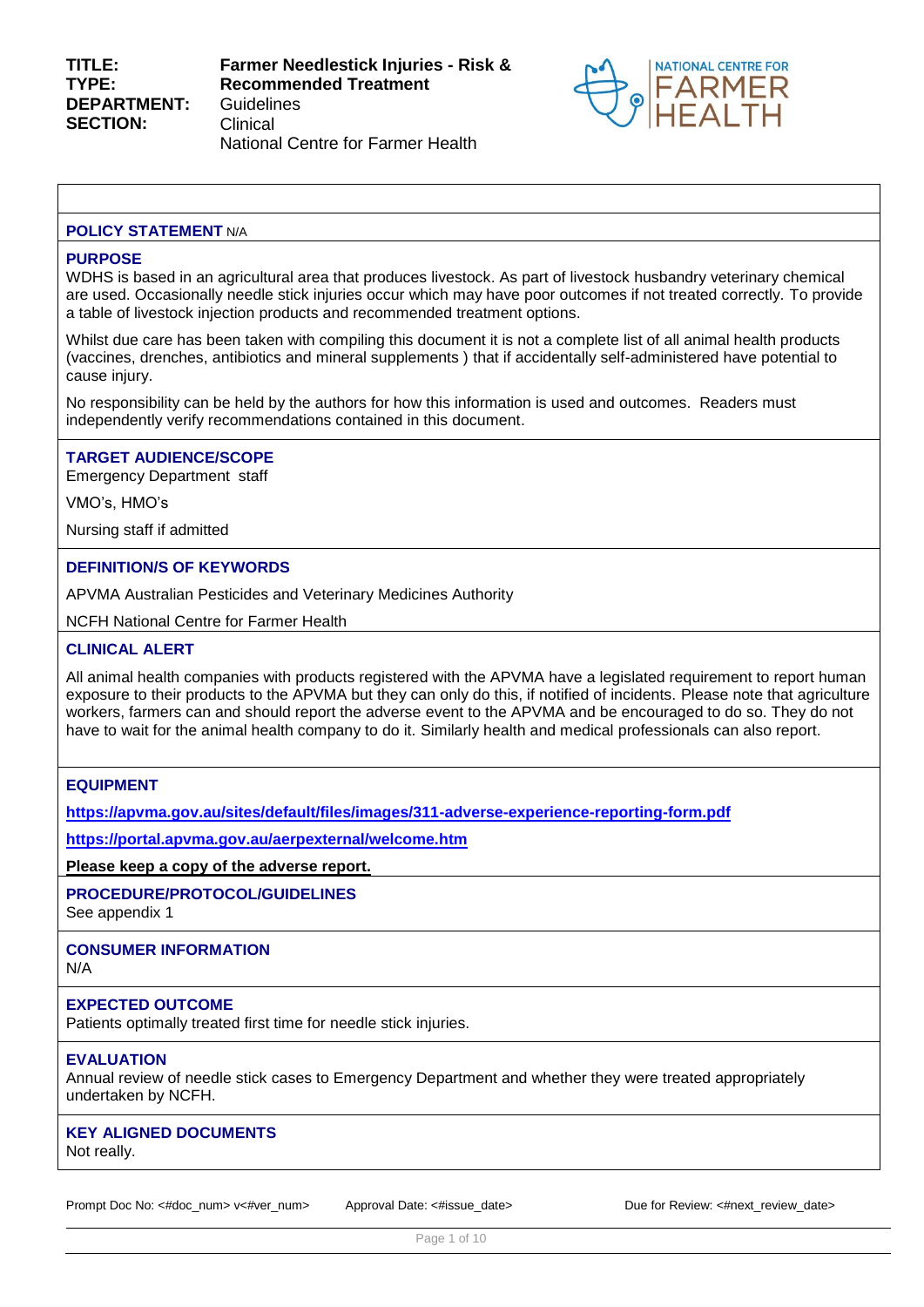

## **KEY LEGISLATION, ACTS and STANDARDS**

#### **REFERENCES TO BEST PRACTICE**

- 1. Richardson, G Links, I, & Windsor, P (2005) Gudair (OJD) vaccine self-inoculation: a case for early debridement Med J Aust; 183 (3): 151-152.
- 2. Alfredson, M, Heath, T (2009). Fingertip And Distal Phalanx Necrosis after Self-Inoculation with the Johne's disease Vaccine: A Case Report and Review of the Literature. The Internet Journal of Hand Surgery 3 (1)
- 3. [Gwynne-Jones D,](http://www.ncbi.nlm.nih.gov/pubmed?term=%22Gwynne-Jones%20D%22%5BAuthor%5D&itool=EntrezSystem2.PEntrez.Pubmed.Pubmed_ResultsPanel.Pubmed_RVAbstract) [Lyall P,](http://www.ncbi.nlm.nih.gov/pubmed?term=%22Lyall%20P%22%5BAuthor%5D&itool=EntrezSystem2.PEntrez.Pubmed.Pubmed_ResultsPanel.Pubmed_RVAbstract) [Hung NA,](http://www.ncbi.nlm.nih.gov/pubmed?term=%22Hung%20NA%22%5BAuthor%5D&itool=EntrezSystem2.PEntrez.Pubmed.Pubmed_ResultsPanel.Pubmed_RVAbstract) [Meikle G.](http://www.ncbi.nlm.nih.gov/pubmed?term=%22Meikle%20G%22%5BAuthor%5D&itool=EntrezSystem2.PEntrez.Pubmed.Pubmed_ResultsPanel.Pubmed_RVAbstract) (2008) Accidental human injection of Excenel RTU: ceftiofur hydrochloride in cottonseed oil. [Clin Toxicol \(Phila\).](javascript:AL_get(this,%20) 2008 Nov;46 (9):908-10.
- 4. Jennissen C, W. J., Donham K, Rendell D, Brumby S,. (2011). Unintentional needlestick injuries in livestock production: a case series and review. Journal of Agromedicine, 16(1), 58-71.
- 5. Burke, F., Robertson, C., Ackerman, N., & Reilly, W. (2017). Needlestick and inoculation injuries in veterinary and animal workers. 39(3), 138. In Practice,, 39(3), 138. doi:doi:http://dx.doi.org.ezproxy-f.deakin.edu.au/10.1136/inp.j868

# **DOCUMENT OWNER**

Susan Brumby

### **CURRENT AUTHORS/CONTRIBUTORS**

| <b>NAME</b>                                                                    | <b>POSITION</b>                               | <b>SERVICE/PROGRAM</b>  |  |
|--------------------------------------------------------------------------------|-----------------------------------------------|-------------------------|--|
| Susan Brumby                                                                   | Director National Centre for Farmer<br>Health | AgriSafe Clinic         |  |
| Mr Stephen Clifforth                                                           | Surgeon                                       | Glenelg surgical Clinic |  |
| <b>VALIDATION</b><br><b>Director of Medical Services</b>                       |                                               |                         |  |
| <b>APPROVED BY Executive/Board/Clinical Care Review (delete as applicable)</b> |                                               |                         |  |

| <b>DATE INITIATED</b> | <b>DATE REVIEWED</b> |
|-----------------------|----------------------|
|                       |                      |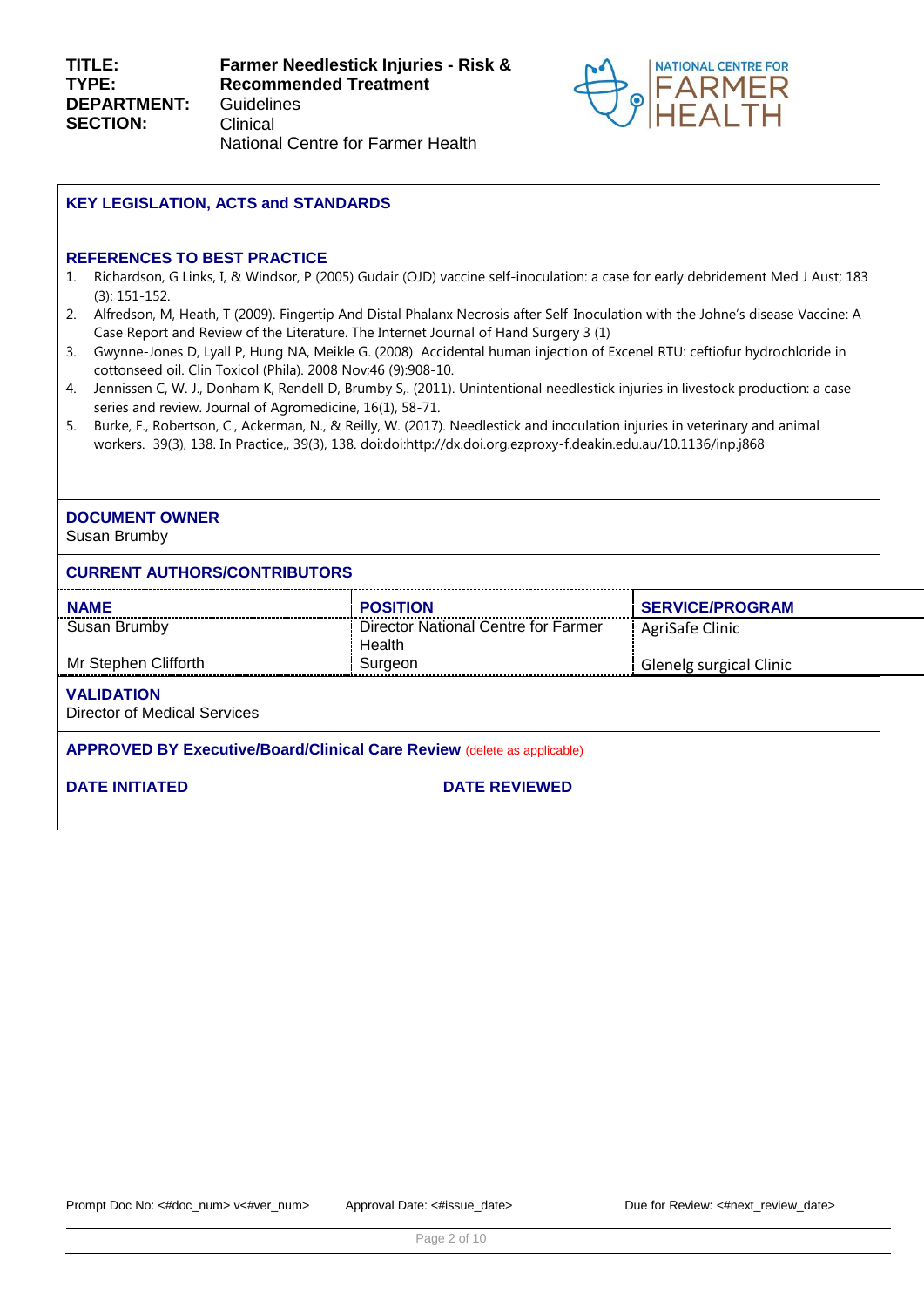**TITLE: TYPE: DEPARTMENT: SECTION: Farmer Needlestick Injuries - Risk & Recommended Treatment Guidelines** Clinical National Centre for Farmer Health



# **Appendix 1 Table of Livestock Injection Products**

# **Farmer Needle Stick Injuries Risk & Recommended Treatment**

**David Rendell<sup>1</sup> , Sue Brumby<sup>2</sup> , Richard Lunz<sup>2</sup> , Scott McCombe<sup>2</sup> , Stephen Clifforth<sup>3</sup> , Kelley Donham<sup>4</sup> - updated 2016 Original version from NCFH - National Opening the Gates on Farmer Health Conference Oct 2010**

| <b>Livestock Injection Product</b>                                              | <b>Operator Exposure Risk</b>              | <b>Recommended Treatment &amp; First Aid Guidelines</b>                                                                                                              |
|---------------------------------------------------------------------------------|--------------------------------------------|----------------------------------------------------------------------------------------------------------------------------------------------------------------------|
| Vaccines that contain <b>Mineral Oil</b>                                        |                                            |                                                                                                                                                                      |
| (also known as Paraffin Oil) adjuvants                                          | Mineral oil when injected into tissue      | Recommended Treatment following self-inoculation of Mineral Oil or                                                                                                   |
|                                                                                 | is non-degradable and highly               | <b>Paraffin Oil Adjuvant Vaccines</b>                                                                                                                                |
| Vaccines include:                                                               | <b>irritant</b>                            | First aid kit should be readily available, with eye bath.                                                                                                            |
| Gudair (Sheep Johnes Disease)                                                   |                                            |                                                                                                                                                                      |
| 2.<br>Silirium (Cattle Johnes Disease)                                          | Accidental self-injection of these         | Category 1 injury (superficial skin exposure).                                                                                                                       |
| 3.<br>Pilliguard (Cattle Pink Eye)                                              | vaccines (1-8) can cause serious local     | Wash the contaminated area in warm soapy water. If vaccine material is                                                                                               |
| Roratvec Corona (Calf scour<br>4.                                               | reactions both short and long term.        | splashed onto mucosal surfaces (e.g. eyes) there is greater risk and topical                                                                                         |
| vaccines)                                                                       |                                            | corticosteroids should be considered here                                                                                                                            |
| 5.<br>Vibrovax (Cattle Vibrio)                                                  | Note - refer to Mr Stephen Clifforth or    |                                                                                                                                                                      |
| 6.<br>Bovillis MH & MH/IBR vaccines                                             | onto nearest hospital /emergency           | <b>Category 2 injury</b> (needle-stick injuries without injection).                                                                                                  |
| (Cattle respiratory diseases)                                                   | service with information on vaccine        | Allow the wound to bleed freely and do not squeeze or interfere with the injection                                                                                   |
| 7.<br>Bovillis S (Cattle Salmonella)<br>Ovillis Campyvac (Sheep abortion)<br>8. | type.                                      | site. Clean the wound thoroughly with soap and water, and keep it clean and dry.<br>Treat symptomatically (e.g., ensure appropriate tetanus cover; prescribe topical |
|                                                                                 | Emulsigen oil in water precise nature      | corticosteroids and oral antibiotics to prevent opportunistic infection).                                                                                            |
| Note: The adjuvant contained in                                                 | is not disclosed, is less irritant but can |                                                                                                                                                                      |
| vaccines 1-5 can be referred to as                                              | still cause serious local reactions.       | Category 3 injury (injection of vaccine material).                                                                                                                   |
| <b>Freunds</b>                                                                  |                                            | Acute pain and inflammation is usually immediate, intense and persists for at                                                                                        |
|                                                                                 | Note: Elevation can increase pain          | least 24 hours. Perform early surgery and drainage to remove the oil-based                                                                                           |
| Note: Vaccines 6 to 8 also contain                                              | intensity from spread of paraffin oil      | vaccine material before it spreads or elicits a severe granulomatous reaction.                                                                                       |
| mineral oil but is mixed with an                                                | adjuvant due to gravity.                   |                                                                                                                                                                      |
| "Emulsigen" oil in water                                                        |                                            | Category 4 injury (Needle stick injury that has progressed to necrosis or                                                                                            |
|                                                                                 |                                            | granulomatous ulceration).                                                                                                                                           |
|                                                                                 |                                            | Perform surgical debridement to remove any residual vaccine material. Skin                                                                                           |
|                                                                                 |                                            | grafting may ultimately be required.                                                                                                                                 |
| Prompt Doc No: <#doc_num> v<#ver_num>                                           | Approval Date: <#issue_date>               | Due for Review: <#next review date>                                                                                                                                  |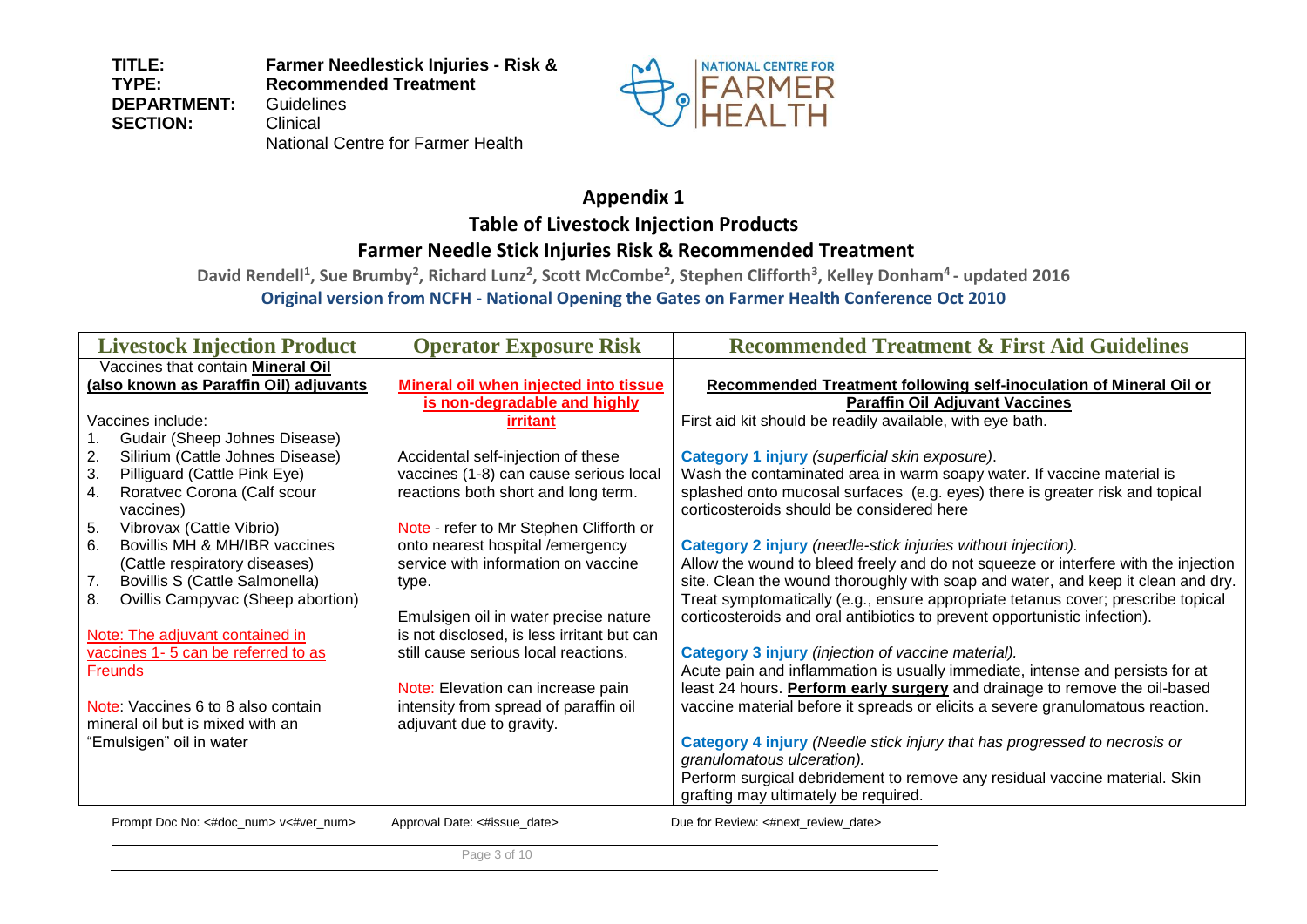

National Centre for Farmer Health

| <b>Livestock Injection Product</b>                                                                                                                                                                                                                                                                                   | <b>Operator Exposure Risk</b>                                                                                                                                                                                                                                                                                                                                                                                                                                                                                         | <b>Recommended Treatment &amp; First Aid Guidelines</b>                                                                                                                                                                                                                                                                                                                                                                                                                                                                                                                                                                                                      |
|----------------------------------------------------------------------------------------------------------------------------------------------------------------------------------------------------------------------------------------------------------------------------------------------------------------------|-----------------------------------------------------------------------------------------------------------------------------------------------------------------------------------------------------------------------------------------------------------------------------------------------------------------------------------------------------------------------------------------------------------------------------------------------------------------------------------------------------------------------|--------------------------------------------------------------------------------------------------------------------------------------------------------------------------------------------------------------------------------------------------------------------------------------------------------------------------------------------------------------------------------------------------------------------------------------------------------------------------------------------------------------------------------------------------------------------------------------------------------------------------------------------------------------|
| <b>Vegetable Oil Based Adjuvants</b><br>Arrachis (peanut) cotton seed &<br>sesame oil<br><b>Injectable Drenches</b><br>• Dectomax 70% sesame oil<br><b>Hormones</b><br>Testosterone e.g. Ropel, Tepro and<br>Testoprop<br>Progesterone oestradiol (Crestar)<br>$\bullet$<br><b>Antibiotics</b><br>Moxylan<br>Excenel | <b>Moderately irritant</b><br>Accidental self-injection of these can<br>cause local reactions depending on<br>amount and location. Note: tendon<br>sheaths more irritant<br>Dectomax post injection slaughter<br>study in cattle by Pfizer claim low<br>tissue irritant. Industry experience<br>shows vegetable oil adjuvants are<br>much less reactive in animals than<br>mineral oil or Paraffin oil adjuvant<br>vaccine<br>NZ farmer Excenel NSI case required<br>extensive debridement and skin grafts<br>see Ref | If possible the application of gentle squeezing pressure with absorbent material<br>(e.g. facial tissue) at the injection site will swab up unabsorbed material. Strong<br>squeezing of the site should be avoided. The damaged area should be<br>thoroughly cleansed and a topical antiseptic applied.<br>Treat symptomatically (e.g. ensure appropriate tetanus cover; prescribe topical<br>corticosteroids and oral antibiotics to prevent opportunistic infection).<br>Less likely to need surgical flushing or debridement but NZ case indicates need<br>to review this<br>Medical grade "arachis" oil (peanut oil) too refined to cause peanut allergy |
| Specific adjuvant not disclosed<br>Vaccine:<br>1. Singvac 1 & 3 non-mineral double oil<br>emulsified base?<br><b>Drench</b><br>2. Cydectin LA "Water miscible non-<br>aqueous solution".<br>Eweguard, Weaner Guard                                                                                                   | <b>Moderately irritant</b><br>Unable to get more detail as to precise<br>nature of these<br>Anecdotally Singvac causes intense<br>reactions<br>Cydectin LA has caused at least one<br>intense NSI reaction that required<br>surgery to flush and remove oil.<br>Low irritant. Adjuvant not specified and<br>manufacturer only disclose confidentially<br>to a Dr treating a case                                                                                                                                      | Consider surgical flushing if acute pain and inflammation within 24 hours<br>Manufacturers claim similar risk to water based and Aluminium adjuvant vaccine<br>see below *                                                                                                                                                                                                                                                                                                                                                                                                                                                                                   |
| Prompt Doc No: <#doc_num> v<#ver_num>                                                                                                                                                                                                                                                                                | Approval Date: <#issue date>                                                                                                                                                                                                                                                                                                                                                                                                                                                                                          | Due for Review: <#next review date>                                                                                                                                                                                                                                                                                                                                                                                                                                                                                                                                                                                                                          |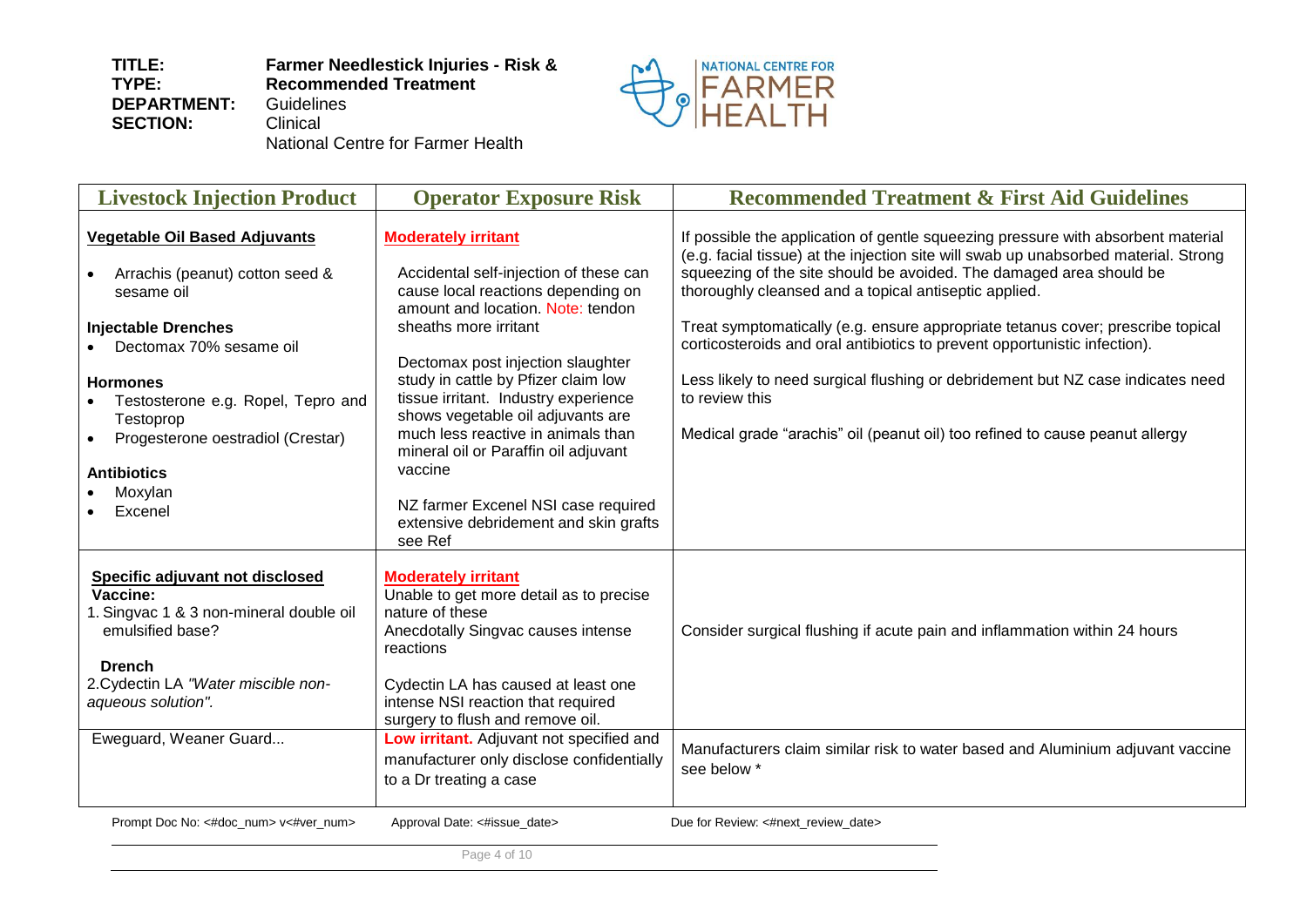

National Centre for Farmer Health

| <b>Livestock Injection Product</b>                                                     | <b>Operator Exposure Risk</b>                                                                                                                                                  | <b>Recommended Treatment &amp; First Aid Guidelines</b>                                                                              |
|----------------------------------------------------------------------------------------|--------------------------------------------------------------------------------------------------------------------------------------------------------------------------------|--------------------------------------------------------------------------------------------------------------------------------------|
| Pestiguard, Eryvac, Ultravac. Botulinium<br>water based Aluminium adjuvant<br>vaccines | Very low irritant. Risk of infection as<br>with all livestock injections due to reuse<br>of needles and working in a relatively<br>dirty environment                           | As per normal needle stick infection                                                                                                 |
| Solvent:                                                                               |                                                                                                                                                                                |                                                                                                                                      |
| <b>Glycol solvent injections</b>                                                       | Less likely to be irritant                                                                                                                                                     | Symptomatic treatment as unlikely to need surgical flushing and debridement                                                          |
| E.g. Paramectin injection drench                                                       | <b>Injected - Effects vary in severity</b><br>according to the quantity e.g. localised<br>site reaction (pain, redness, and<br>swelling) to a more acute systemic<br>reaction. | Advice to Doctor Poisoning by may cause neurological symptoms. Treat<br>symptomatically. Require large dose~ 50 x dose safety margin |
|                                                                                        | <b>Skin</b> - Poisonous if absorbed through<br>skin. May irritate the skin.                                                                                                    |                                                                                                                                      |

Prompt Doc No: <#doc\_num> v<#ver\_num> Approval Date: <#issue\_date>
Due for Review: <#next\_review\_date>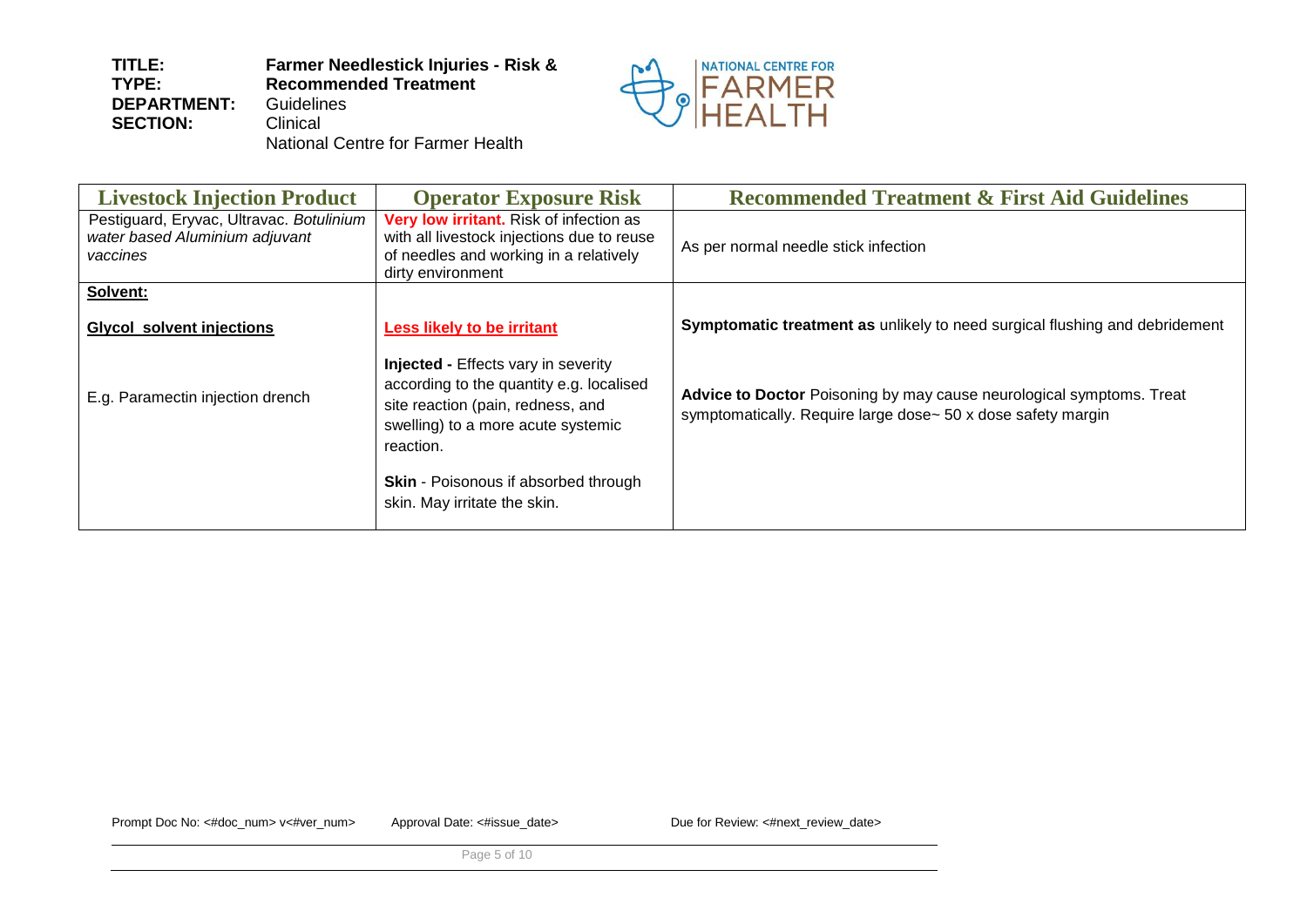**TITLE: TYPE: DEPARTMENT: SECTION: Farmer Needlestick Injuries - Risk & Recommended Treatment Guidelines Clinical** National Centre for Farmer Health



| <b>Livestock Injection Product</b>                                                                                                                                                                         | <b>Operator Exposure Risk</b>                                                                                                                                                                                                                                                                                                                                                      | <b>Recommended Treatment &amp; First Aid Guidelines</b>                                                                                                                                                           |
|------------------------------------------------------------------------------------------------------------------------------------------------------------------------------------------------------------|------------------------------------------------------------------------------------------------------------------------------------------------------------------------------------------------------------------------------------------------------------------------------------------------------------------------------------------------------------------------------------|-------------------------------------------------------------------------------------------------------------------------------------------------------------------------------------------------------------------|
| Water based & aluminium adjuvant<br>vaccines<br>Sheep 5 in 1 & 6 in 1 vaccine e.g.<br>Glanvac, Ultravac, Tasvax<br>Cattle 5 in 1 and 7 in 1 vaccines e.g.<br>Cattle vax ultravax<br>Adjuvant not specified | <b>Low irritant</b><br>Relatively low irritant adjuvant,<br>$\bullet$<br>main risk is opportunistic infection<br>from needle contamination<br>Some risk of hypersensitivity from<br>$\bullet$<br>injection. Contains safety tested<br>inactivated bacterial toxins<br>Many contain ~0.05% formalin<br>$\bullet$<br>Category 2 carcinogen - but<br>insufficient quantity to be risk | Symptomatic treatment as most unlikely to need surgical<br>flushing and debridement unless infection introduced at time of<br>injection                                                                           |
| <b>Potentially Toxic: Hormones</b><br>Oxytocin e.g. Syntocin                                                                                                                                               | Self-Injection can induce premature<br>labour                                                                                                                                                                                                                                                                                                                                      | Not to be used by pregnant women<br>If possible the application of gentle squeezing pressure with<br>absorbent material (e.g. facial tissue) at the injection site will swab                                      |
| Prostaglandins (PG)<br>Cloprostenol, e.g. Estramil, Juramate                                                                                                                                               | If self-injected or comes into contact<br>with skin Causes abortion in pregnant<br>women.<br>May cause bronchospasm in humans.                                                                                                                                                                                                                                                     | up unabsorbed material. Strong squeezing of the site should be<br>avoided. The damaged area should be thoroughly cleansed and a<br>topical antiseptic applied.<br>Seek immediate medical attention if self-inject |
| Dinoprost<br>E.g. Lutalyse                                                                                                                                                                                 | May cause peritonitis if have a<br>pyometral condition with a stenosed<br>cervix.                                                                                                                                                                                                                                                                                                  |                                                                                                                                                                                                                   |

Prompt Doc No: <#doc\_num> v<#ver\_num> Approval Date: <#issue\_date>
Due for Review: <#next\_review\_date>

Page 6 of 10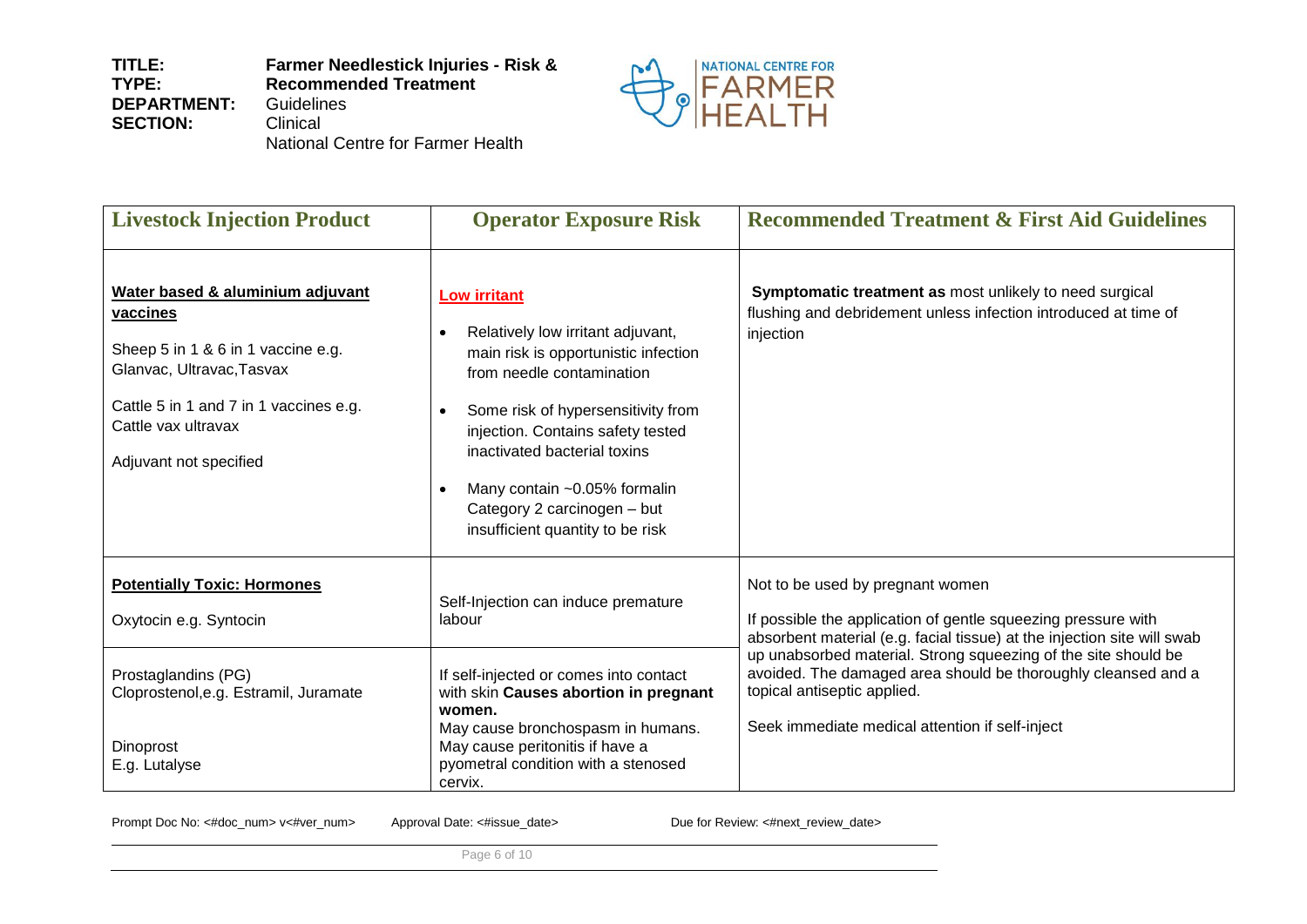

National Centre for Farmer Health

| <b>Livestock Injection Product</b>                                                                                                                                       | <b>Operator Exposure Risk</b>                                                                                                                                                                                                                       | <b>Recommended Treatment &amp; First Aid Guidelines</b>                                                                                                                                                       |
|--------------------------------------------------------------------------------------------------------------------------------------------------------------------------|-----------------------------------------------------------------------------------------------------------------------------------------------------------------------------------------------------------------------------------------------------|---------------------------------------------------------------------------------------------------------------------------------------------------------------------------------------------------------------|
| Ovastim sheep vaccine                                                                                                                                                    | Accidental self-injection may affect<br>fertility in both women and men, and<br>pregnancy. A mild transient swelling<br>may occur at the injection site                                                                                             | As above                                                                                                                                                                                                      |
| Bopriva cattle vaccine                                                                                                                                                   | As Above do not use if of child bearing<br>age or have had NSI with this product                                                                                                                                                                    | As above                                                                                                                                                                                                      |
| Oestradiol /progesterone e.g. "Crestar"<br>injection <sup>®</sup> (intervet)                                                                                             | Wide number of potential side effects<br>and contradictions in people particularly<br>those with depression                                                                                                                                         | As above                                                                                                                                                                                                      |
| Antibiotics with specific toxicity<br>Mictotil                                                                                                                           | Injection of Micotil 300 in humans<br>has been associated with fatalities<br>and cardiac arrest                                                                                                                                                     | In case of human injection, consult a doctor immediately and apply<br>ice or cold pack to injection site while avoiding direct contact with<br>the skin. Minimise movement and do not massage injection site. |
| Tilmicosin                                                                                                                                                               | <b>Caution Statement: Tilmicosin</b><br>phosphate is classified as a severe<br>allergen because repeated unprotected<br>exposures are likely to cause allergic<br>reactions.<br>Effects of exposure may include                                     | Contact Poisons Information Centre on 13 1126.<br><b>NOTE TO DOCTOR:</b><br>The cardiovascular system is the target of toxicity and should be<br>monitored closely.                                           |
|                                                                                                                                                                          | changes in heart rate/rhythm and heart<br>tissue changes.                                                                                                                                                                                           | Cardiovascular toxicity may be due to calcium channel blockade.<br>IV calcium reverses symptoms Epinephrine contraindicated                                                                                   |
| Most animal medications including<br>antibiotics (eg pencillins and<br>oxytetratraclines) and anthelmintics (worm<br>treatment)<br>Prompt Doc No: <#doc_num> v<#ver_num> | Possible allergic reaction. Whilst risk is<br>highest if self-injected severe allergic<br>dermatitis has been reported following<br>skin exposure of minute traces. Risk of<br>sensitisation with contact over time<br>Approval Date: <#issue_date> | Persons with hypersensitivity or anaphylactic reaction must receive<br>immediate medical attention.<br>Due for Review: <#next_review_date>                                                                    |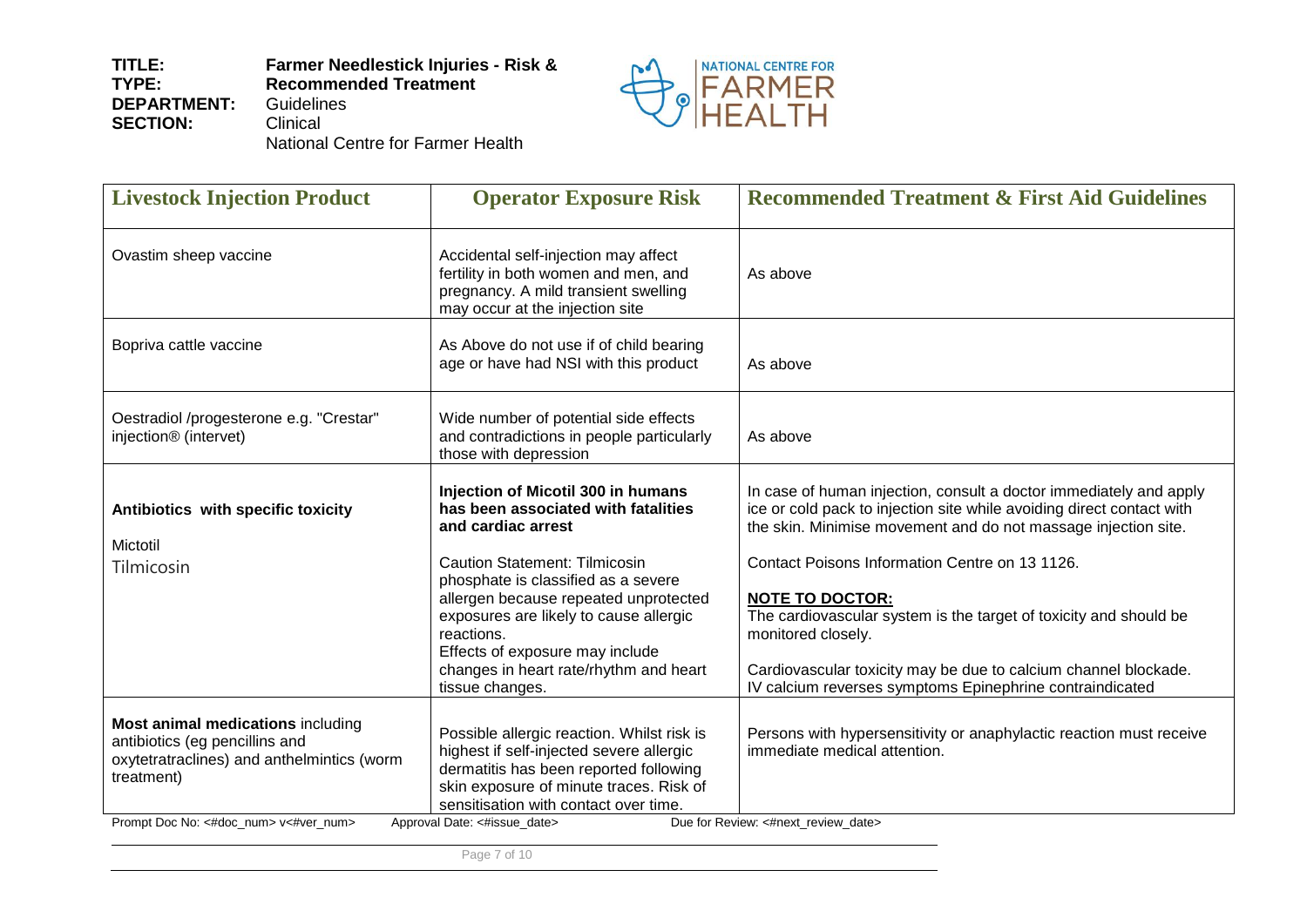

National Centre for Farmer Health

| <b>Livestock Injection Product</b>                                                                                      | <b>Operator Exposure Risk</b>                                                                                                                                                                                                                                                                                                                                                                                                                        | <b>Recommended Treatment &amp; First Aid Guidelines</b>                                                                                               |
|-------------------------------------------------------------------------------------------------------------------------|------------------------------------------------------------------------------------------------------------------------------------------------------------------------------------------------------------------------------------------------------------------------------------------------------------------------------------------------------------------------------------------------------------------------------------------------------|-------------------------------------------------------------------------------------------------------------------------------------------------------|
| Live vaccine infectious to humans<br>1. Scabby guard                                                                    | Infectious to humans<br>Skin Irritation and very slow healing<br>wound with crusty scab (Orf)                                                                                                                                                                                                                                                                                                                                                        | Rinse area and apply disinfection procedures. Do not use<br>brush or use abrasive material to wash as can cause skin<br>trauma and assist virus entry |
| Vax safe Newcastle Disease<br>2 <sub>1</sub><br>vaccine for poultry<br>Note Websters ND vaccine has no<br>such warnings | Eye: Following direct exposure,<br>individuals allergic to the milk-derived<br>buffer may experience immediate<br>irritation and inflammation.<br>Newcastle disease virus infection in the<br>operator can also occur from eye<br>contact of inhalation of the vaccine but<br>is rare and usually mild, causing<br>moderate conjunctivitis with flu like<br>symptoms developing up to 72 hours<br>later.<br><b>Skin:</b> No evidence risk for humans | Not available for general use. Requires Chief Veterinary<br><b>Officer permit to use</b>                                                              |

## **Key:**

**Group 1 – carcinogenic to humans Group 2: 2A – probably carcinogenic to humans 2B – possibly carcinogenic to humans Group 3 – not classifiable Group 4 – probably not carcinogenic to humans**

**For more information - National Centre for Farmer Health PH: 61 3 5551 8533** [www.farmerhealth.org.au](http://www.farmerhealth.org.au/)

Prompt Doc No: <#doc\_num> v<#ver\_num> Approval Date: <#issue\_date> Due for Review: <#next\_review\_date>

Page 8 of 10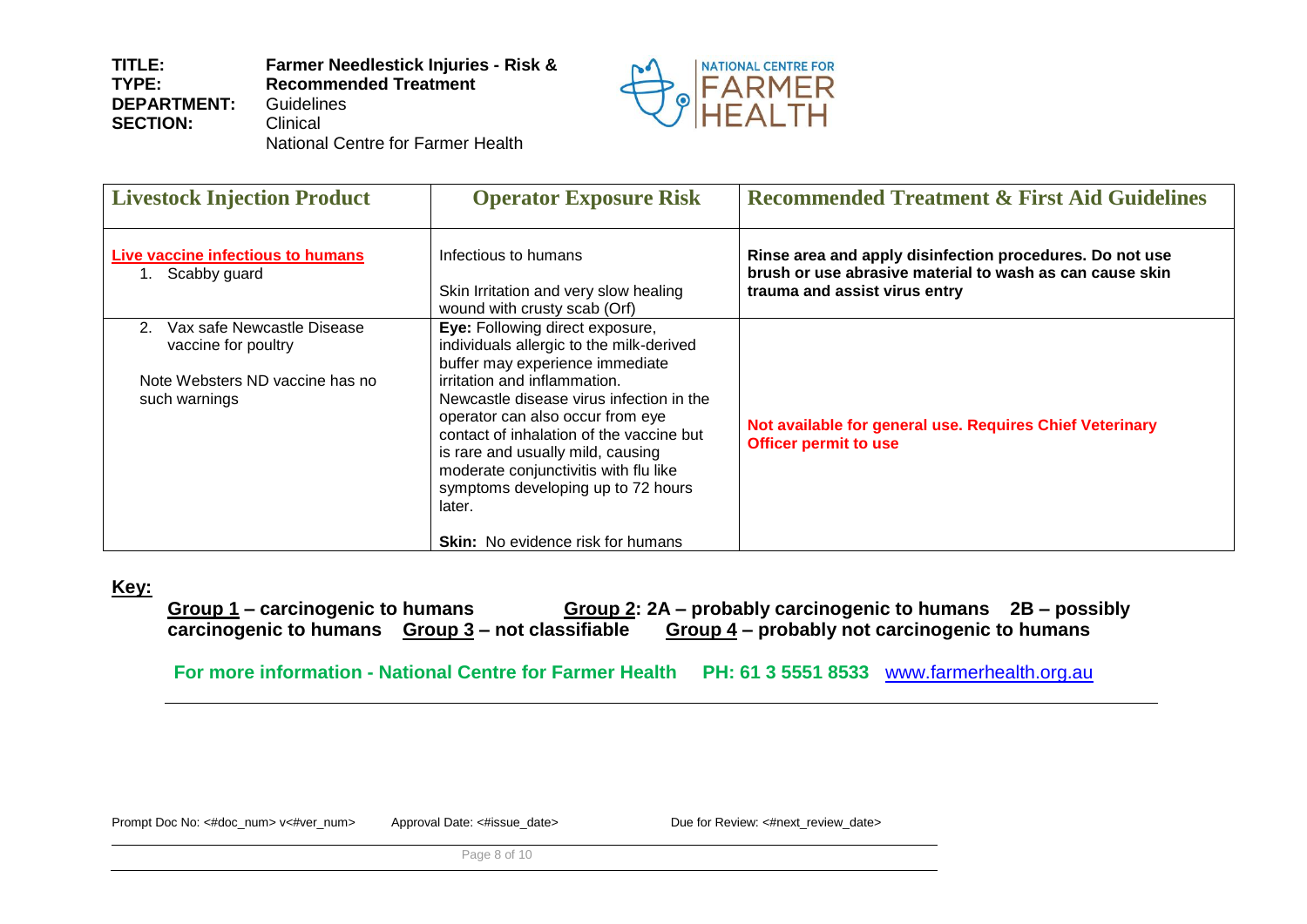**TITLE: TYPE: DEPARTMENT: SECTION: Farmer Needlestick Injuries - Risk & Recommended Treatment** Guidelines Clinical National Centre for Farmer Health



Whilst due care has been taken with compiling this document it is not a complete list of all animal health products (vaccines, drenches, antibiotics and mineral supplements ) that if accidentally self-administered have potential to cause injury.

No responsibility can be held by the authors for how this information is used and outcomes. Readers must independently verify recommendations contained in this document, as per below

Even for products assessed as being a low risk, if pain and swelling or other clinical signs develop after exposure to animal health products or any agricultural or veterinary chemical;

- o seek immediate medical advice
- o call the 1800 number on the product packaging and speak to the manufacturer
- o Access the relevant MSDS (material safety data sheet) and it is safest to go direct to product manufacturer as most other websites including MIMS are up to 4 years out of date (Note MSDS vary in quality)
- o Contact Poisons Information Centre on 13 1126 and ask for medical information for practitioners

# **Adverse experiences must be reported.**

**To report an unintended effect from the use of registered agricultural or veterinary chemicals** 

# **CONTACT**

# **Australian Pesticides and Veterinary Medicines Authority AVMPA.**

**Free call:** 1800 700 583 (within Australia) - charges apply for calls made from mobile phones **Fax:** +61 2 6210 4776 **Email:** [aerp@apvma.gov.au](mailto:aerp@apvma.gov.au)

Report Online **<https://apvma.gov.au/sites/default/files/images/311-adverse-experience-reporting-form.pdf>**

Prompt Doc No: <#doc\_num> v<#ver\_num> Approval Date: <#issue\_date> Due for Review: <#next\_review\_date>

Page 9 of 10